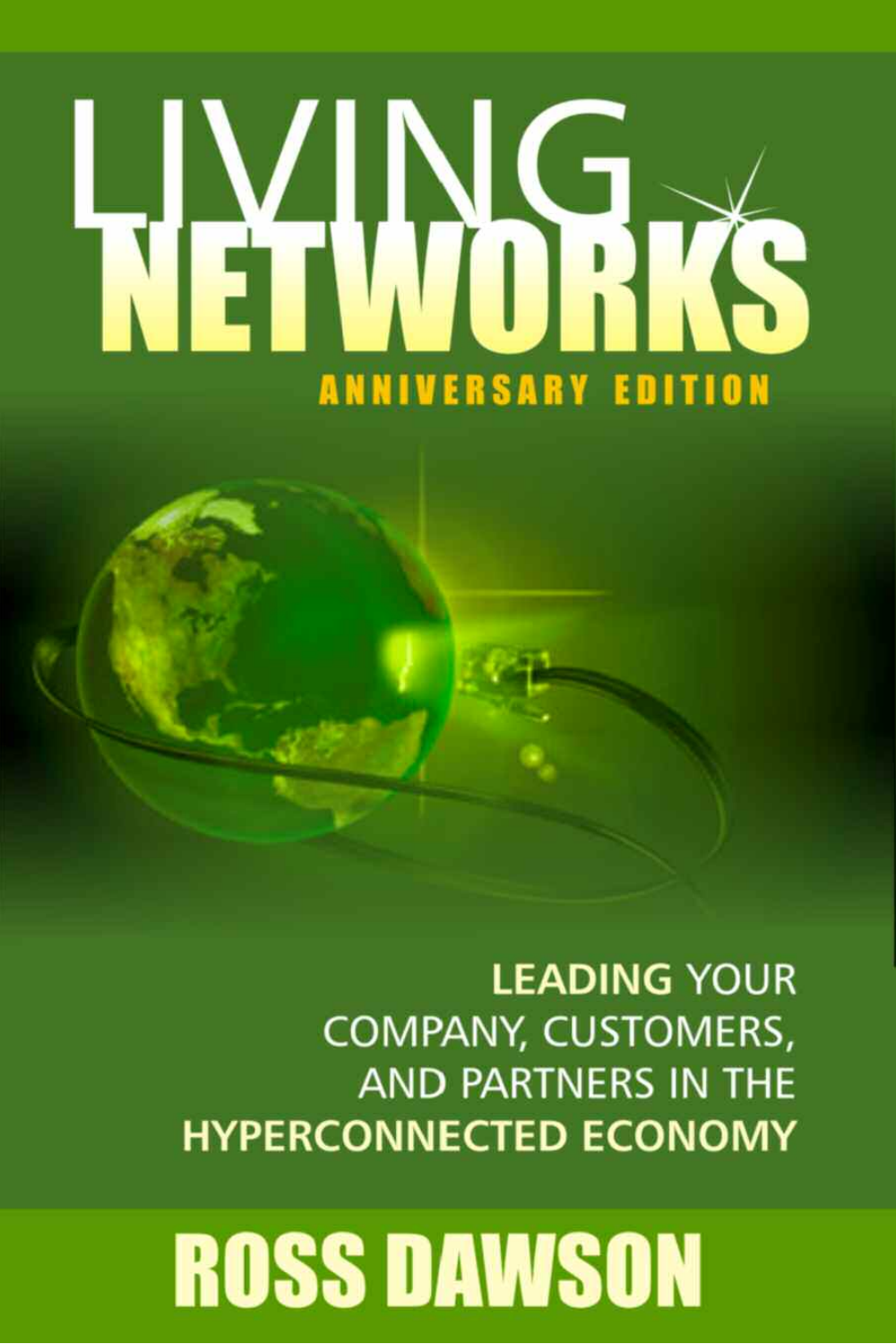# LIVING NETWORKS

# Leading Your Company, Customers, and Partners in the Hyper-Connected Economy

# Table of Contents

| <b>Part 1: Evolving Networks</b>                                      |     |
|-----------------------------------------------------------------------|-----|
| Chapter 1 - The Networks Come Alive: What the Changing                |     |
| Flow of Information and Ideas Means For Business                      | 3   |
|                                                                       |     |
| Chapter 2 - Emerging Technologies: How Standards and                  |     |
| <b>Integration Are Driving Business Strategy</b>                      | 19  |
| <b>Part 2: Evolving Organizations</b>                                 |     |
| Chapter 3 - The New Organization:                                     |     |
| Leadership Across Blurring Boundaries                                 | 39  |
| Chapter 4 - Relationship Rules: Building Trust and                    |     |
| Attention in the Tangled Web                                          | 59  |
|                                                                       |     |
| Chapter 5 - Distributed Innovation: Intellectual Property in a        |     |
| Collaborative World                                                   | 79  |
| Chapter 6 - Network Presence: Harnessing the Flow of Marketing,       |     |
| Customer Feedback, and Knowledge                                      | 101 |
|                                                                       |     |
| <b>Part 3: Evolving Strategy</b>                                      |     |
| Chapter 7 - The Flow Economy:                                         |     |
| Opportunities and Risks in the New Convergence                        | 123 |
| Chapter 8 - Next Generation Content Distribution:                     |     |
| Creating Value When Digital Products Flow Freely                      | 149 |
|                                                                       |     |
| Chapter 9 - The Flow of Services: Reframing Digital                   |     |
| and Professional Services                                             | 167 |
| Chapter 10 - Liberating Individuals: Network Strategy for Free Agents | 191 |
| <b>Part 4: Future Networks</b>                                        |     |
| Chapter 11 - Future Networks: The Evolution of Business               | 207 |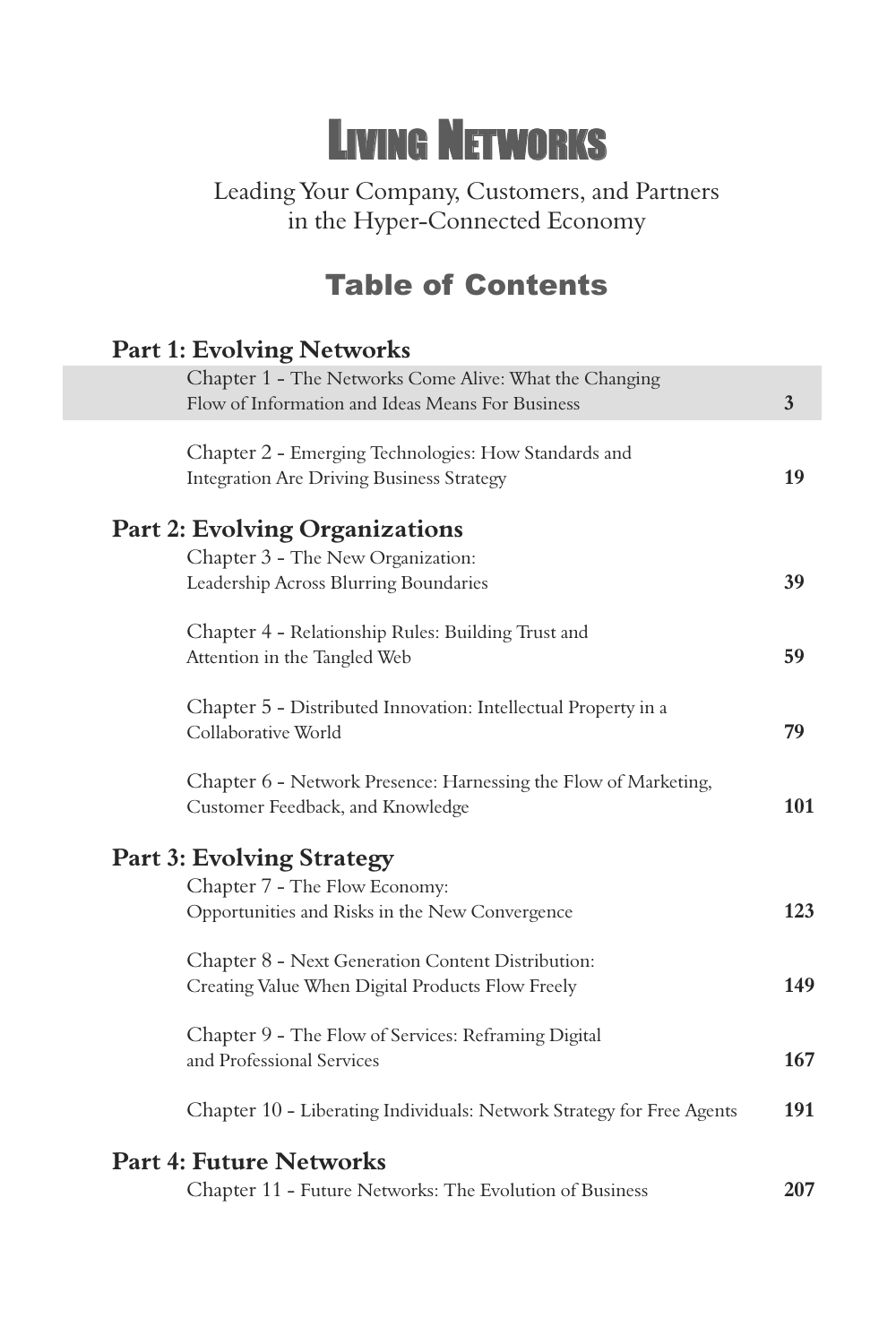# **What Business Leaders Say About** *Living Networks*

"I'm not sure that even Ross Dawson realizes how radical—and how likely—his vision of the future is. Ideas that spread win, and organizations that spawn them will be in charge."

**- Seth Godin,** author, *Unleashing the Ideavirus*, the #1 selling e-book in history

"Dawson is exactly right—pervasive networking profoundly changes the business models and strategies required for success. *Living Networks* provides invaluable insights for decision makers wanting to prosper in an increasingly complex and demanding business environment."

**- Don Tapscott**, author, *Wikinomics*

"Ross Dawson argues persuasively that leading economies are driven by the flow of information and ideas. The ideas in his own book can position any individual or company at the center of that flow. It's a fast read, fun and full of examples."

**- Thomas H. Davenport,** Professor and Director of Research, Babson College, and author, *Competing on Analytics*

"*Living Networks* is a fast-paced tour of today's business frontier. Rich with examples drawn from a myriad of settings, every page forces the reader to ask "How can I use that?" Beware! This book will make you think!" **- David Maister**, author, *Managing the Professional Service Firm*

"This is the most accessible introduction to the role of networks and networking I have yet seen. Ross Dawson speaks from his own experience in a language which will make it clear to managers what steps to take next. Networking with own staff, customers and professional peers is here to stay."

**- Napier Collyns,** co-founder, Global Business Network

"This is one of the most exciting books I've read in several years. Ross Dawson deftly examines the evolution of networks, organizations and strategy. He has more than succeeded in his intent, which is to produce a practical business book that shows business people how to leverage networks."

**- Melissie Rumizen,** author, *The Complete Idiot's Guide to Knowledge Management*

"The author has demonstrated that the success of his first book was no mere flash in the pan. His book is the one I would choose as a guide to understanding and action for the practical business person." **- Bill Godfrey,** Editor, Change Management Monitor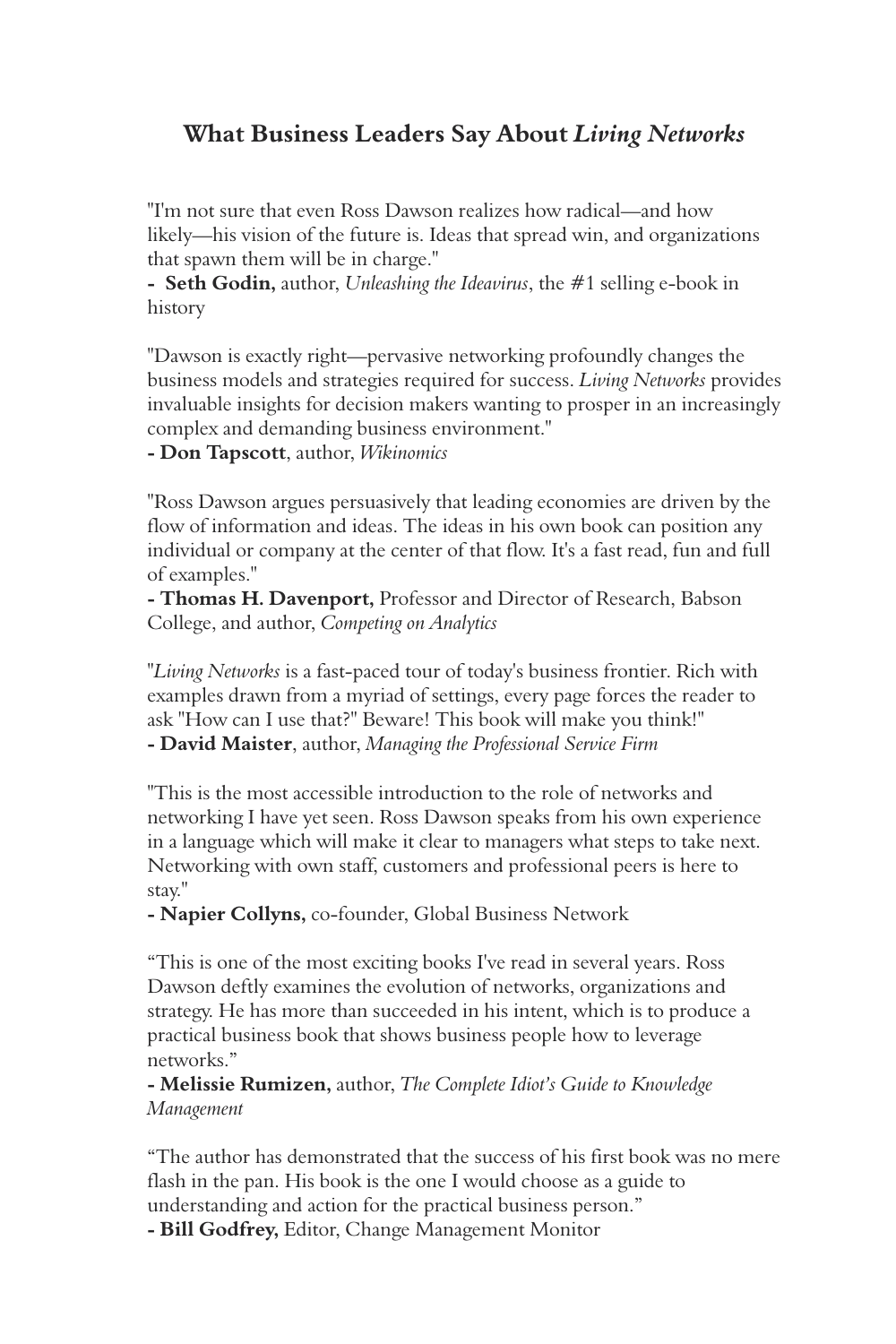#### About *Living Networks*: Anniversary Edition

*Living Networks* is being relaunched in its Anniversary Edition five years after its original publication by Financial Times/ Prentice Hall in November 2002, to revisit the foundations of our networked age.

> **Free chapter downloads of** *Living Networks***:** www.livingnetworksbook.com

**Ross Dawson's** *Trends in the Living Networks* **blog:** www.rossdawsonblog.com

#### About Ross Dawson

Ross Dawson is globally recognized as a leading authority on business strategy. He is CEO of international consulting firm Advanced Human Technologies, and Chairman of Future Exploration Network, a global strategy and events company. Ross is author of the Amazon.com bestseller *Developing Knowledge-Based Client Relationships*, and over 100 articles and white papers. Strong demand for Ross's expertise has seen him deliver keynote speeches on six continents and consult to leading organizations worldwide such as Ernst & Young, Microsoft, Macquarie Bank, Morgan Stanley, News Corporation, and Procter & Gamble. Ross's frequent media appearances include CNN, Bloomberg TV, SkyNews, ABC TV, Washington Post and many others.

#### Services to leverage the Living Networks

#### **Keynote speaking and executive workshops**

Ross Dawson speaks at conferences and corporate meetings worldwide and works with senior executives as a strategy leader and facilitator. **www.rossdawson.com**

#### Advanced Human Technologies

**www.ahtgroup.com**

#### **Organizational network analysis**

Use of sophisticated network approaches to enhance performance within organizations and in key business relationships.

#### **Relationship leadership**

Support in building high-value client, supplier, and partner relationships, including implementing key relationship management structures.

#### Future Exploration Network

**www.futureexploration.net**

#### **Strategy consulting and scenario planning**

Helping clients to develop clear, actionable strategies in highly uncertain environments, using a variety of future and strategy techniques.

#### **Research**

Deep research into technological, social, and business trends to support clients' strategic thinking and decisions.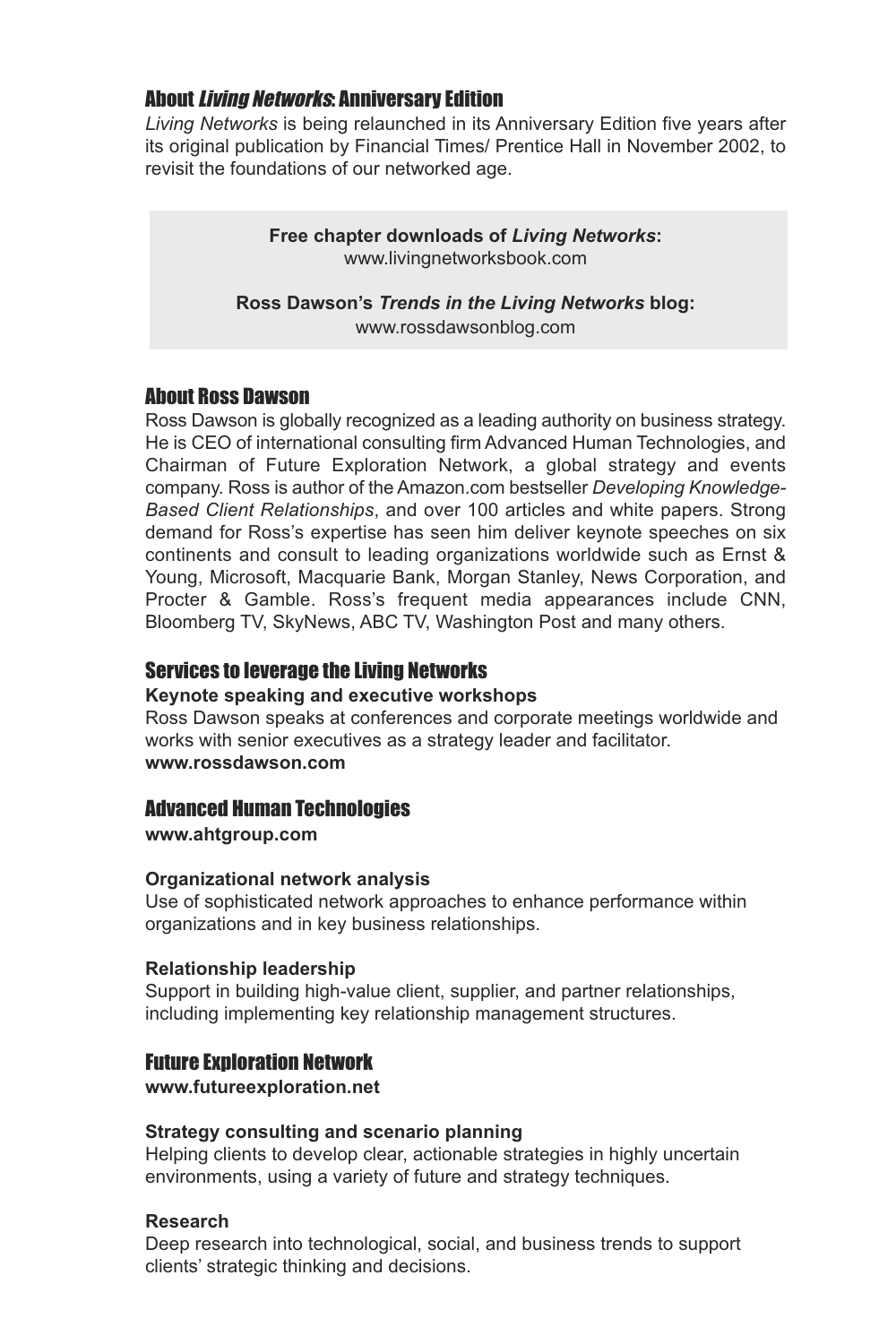

What The Changing Flow Of Information And Ideas Means For Business

Connectivity is shrinking our world, and in the process transforming business. As communication between people becomes more fluid and pervasive, it is creating what looks like a global brain, in which ideas procreate freely and we collaborate to filter an ever-expanding universe of information. But just a small proportion of the planet's population is connected. It is critical that we extend participation as broadly as we can.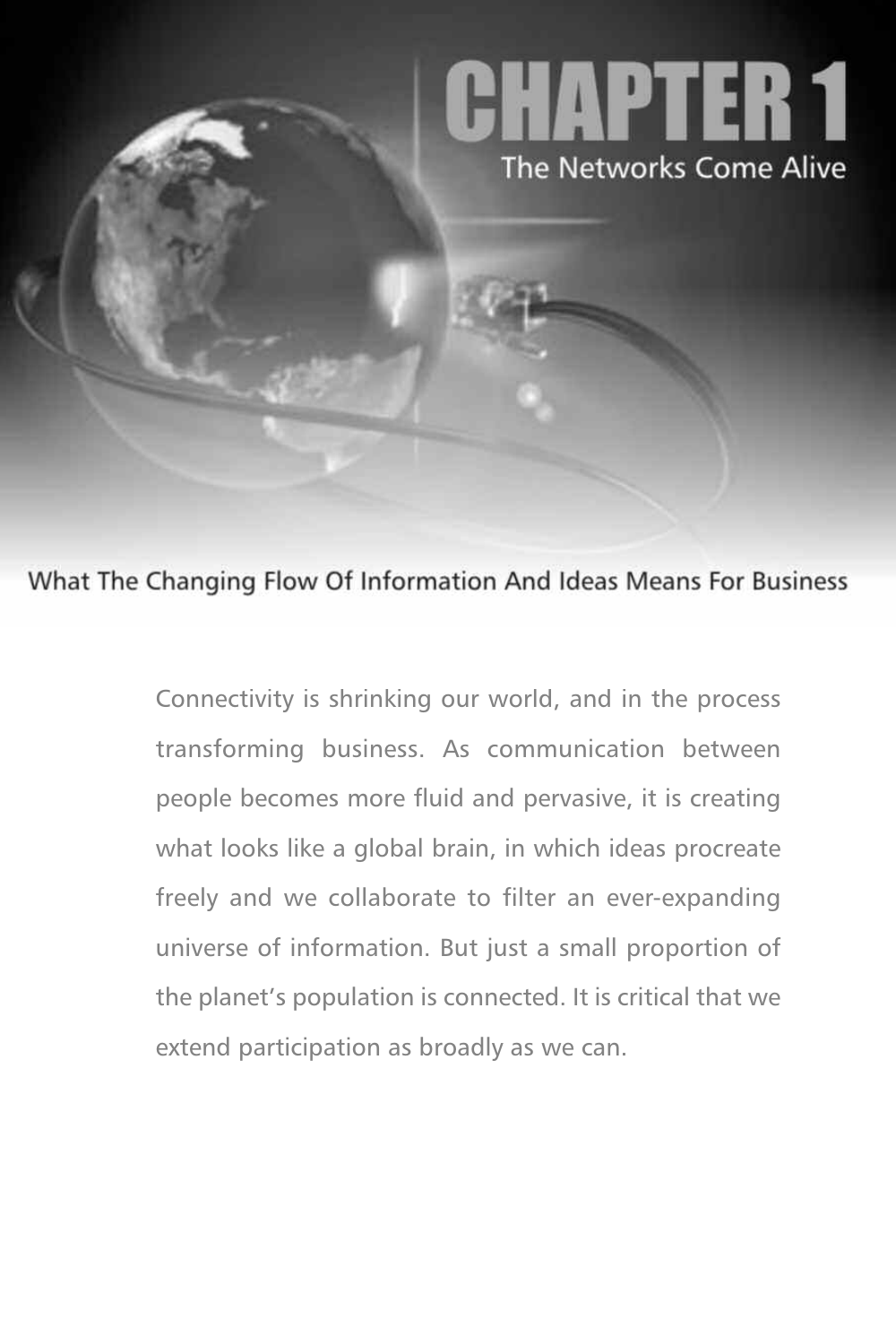Macromedia, the company best-known for selling Flash software, is blogging. Weblogs—usually fondly abbreviated by their devotees to "blogs"—are essentially online publications of people's stream of consciousness, available to anyone who cares to drop in to their websites. Opinions and personal perspectives are offered freely and informally, almost always in the context of breaking developments and others' views. This means that blogs are liberally filled with links to whatever is most interesting in the ever-shifting landscape of information on the Internet.

Usually, when Macromedia releases new versions of its software, it provides detailed documentation to its community of software developers, and if it has announcements, posts the news on every related Internet forum it can find. When in May 2002 it brought out updates to four of its main packages, it asked five of its most switched-on staff to each create their own weblogs to discuss the intricacies of the new releases. In addition to offering their own insights and personal perspectives on the software, they provide links to all the other interesting online discussion happening worldwide, and independent developers link to their sites when they post something worthwhile. The rich network of links between these ongoing, informal discussions means that what is most interesting to the community is swiftly known to all, and less valuable information leaves barely a ripple in the flow. 1

Instant messaging was not long ago seen as the domain of teenage girls, who compulsively sit at their computers and chat in cryptic abbreviations about music, boys, and hairstyles with their girlfriends in the next street or the other side of the world. It didn't take long for instant messaging to be appropriated by Wall Street. Eight of the top investment banks have implemented an instant messaging system that links their bond traders and salespeople with 2,000 institutional investors. Information about market conditions and trade execution flows far more swiftly and easily than ever before. 2

Macromedia's foray into what it calls "the blog strategy,"3 and the bond market's use of instant messaging, provide simple illustrations of how business is being transformed. Already, relatively recent technologies like e-mail, mobile telephony, and text messaging, are changing the way people communicate, and the way companies work. Now, a new phase of emerging technologies such as XML, web services, and peer-to-peer, are taking us a stage further. The networks that are the foundation of all society and business are literally coming to life. Our economy is now dominated by the flow of information and ideas, and that changes the rules of success. In this book we will take a journey together to understand how the foundations of the economy are shifting, the profound implications for business, and how we can be extraordinarily successful as organizations and individuals in this new world.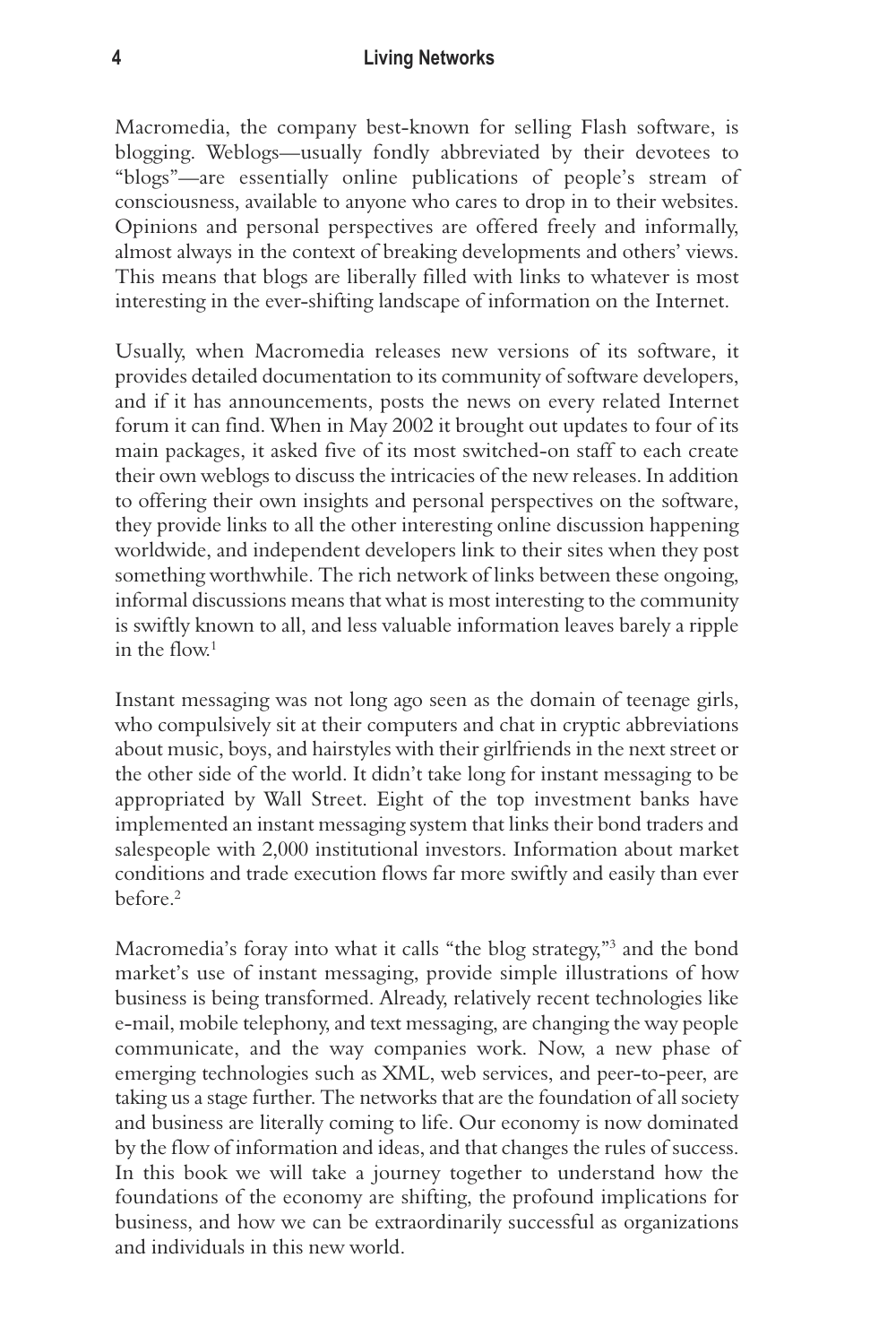The coming of hyper-connectivity and the living networks has implications for almost every aspects of business. There are five key issues that we will examine through this book.

**• How companies create value with their customers, suppliers, and partners.** The rapidly increasing ease and speed of information flow is blurring the boundaries of organizations. To survive and thrive, companies must create new kinds of relationships with their customers, suppliers, and partners, based on transparency, collaboration and sharing value. This requires new ways of working. Nabisco and the grocery chains that distribute its products share information and collaborate to result in higher sales and lower inventory costs for all partners. <sup>4</sup> Corporate Executive Board is a membership-only consulting firm that gathers vital information and best practices from its members… and sells it back to them.

**• How people work within organizations.** Work today is based on people's networks within and across organizations. Knowledge needs to flow by connecting the right people, and diverse groups working in different locations and often different companies need to collaborate effectively to do their work. The lawyers at New York virtual law firm Axiom Legal work from home or their own offices, but are connected to shared legal resources and each other to perform their work. Eli Lilly's Research and Development group uses an internal collaboration system based on the principles of how insect swarms function, to allow the best ideas of a distributed research team to emerge.

**• Innovation and intellectual property.** Our sophisticated economy is increasingly dominated by innovation and intellectual property. However the increasing complexity of technology means that collaboration is becoming essential to develop valuable ideas. This results in a need for new models to share in the value of intellectual property. At the same time, an ever-larger proportion of intellectual property can be captured in digital form, and thus flow freely between consumers, requiring a shift to new business models for content. Investment bank Dresdner Kleinwort Wasserstein uses an open source model to develop its systems integration software, which makes it freely available for anyone to use. Capitol Records promotes the rock group *Radiohead* with a suite of digital marketing tools, including providing the more than 900 fan sites for the group with the entire album *Kid A* before its release. The album hit #1. 5

**• Strategy and positioning:** Almost all economic activity is converging into a single space based on the flow of information and ideas. This emerging *flow economy* comprises a vast array of industries, including telecoms, technology, media, entertainment, publishing,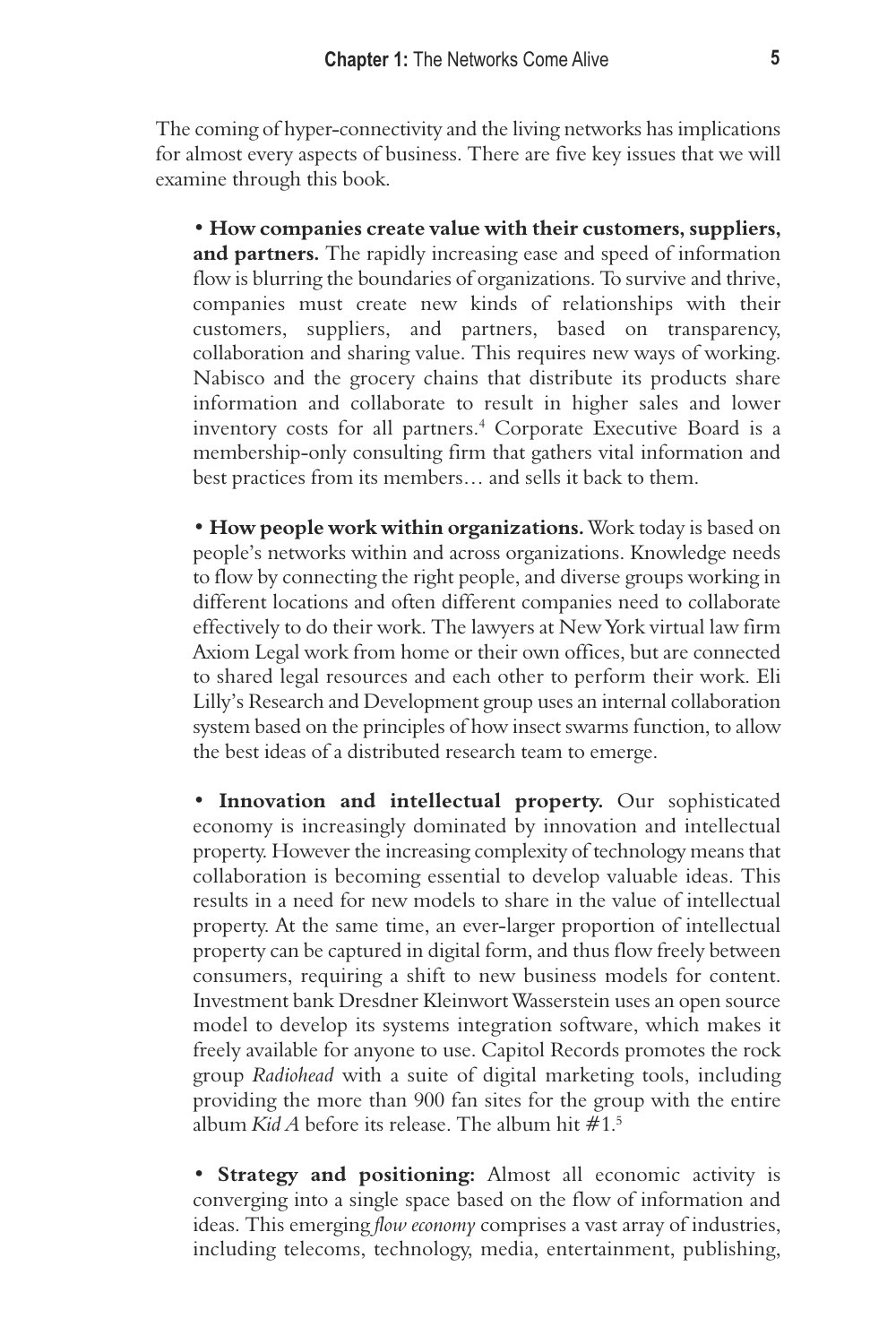financial services, and professional services. Every company in this convergent space is facing new competitive threats, and seeing massive new opportunities open up. Budget travel guide publisher Lonely Planet has used its powerful position with its customer base to sell telecommunications services, television programs, music, and interactive handheld city guides. JP Morgan Chase is leveraging its strength in payments to help its clients present and process invoices, allowing it to become central to the flow of business information inside and between corporations.

**• How individuals provide leadership and create personal success.** In this world of connectivity, collaboration, and blurring, executives no longer have control over most things that matter, sometimes even including their own business processes. They must provide true leadership inside and outside the organization to successfully implement new ways of working, while skirting the associated risks. Free agents also need to develop new approaches to create success in a networked world, both by positioning themselves effectively within networks, and fully exploiting the intellectual property they create. Bob and Steve Buckman of Buckman Laboratories have helped create a firm that builds trusting, highly collaborative relationships with its customers. Successful science fiction writer Eric Flint not only chooses to provide his books online for free to help him sell books in bookstores, but has also supplied the facilities and encouragement for other authors to do the same.

In order to fully understand the implications for business, and what we must do to be successful in this new world, we must first examine the foundations of the living networks. These are connectivity, the rapidly changing flow of information and ideas, and the creation of what looks very like a global brain.

### How connectivity shrinks our world

In trawling through one of the private online discussion forums in which I participate, I came across a question on shifting high-value customers to online services, so I put in my two cents worth. It turned out that Chris, who had posted the original question, worked in London for one of the global professional services firms that I know well, so we exchanged a few e-mails directly, and arranged to meet the next time I was in London. We went from his office in the early evening rain to a cozy local pub for a pint, where we met up with someone he thought I should meet—one of his former colleagues who has established a network of specialist consultants. After a couple of pints we adjourned from the pub for a curry—as you do in London—and discovered further common interests, values, and beliefs as we hoed into the vindaloo, washed down with Indian lager beer.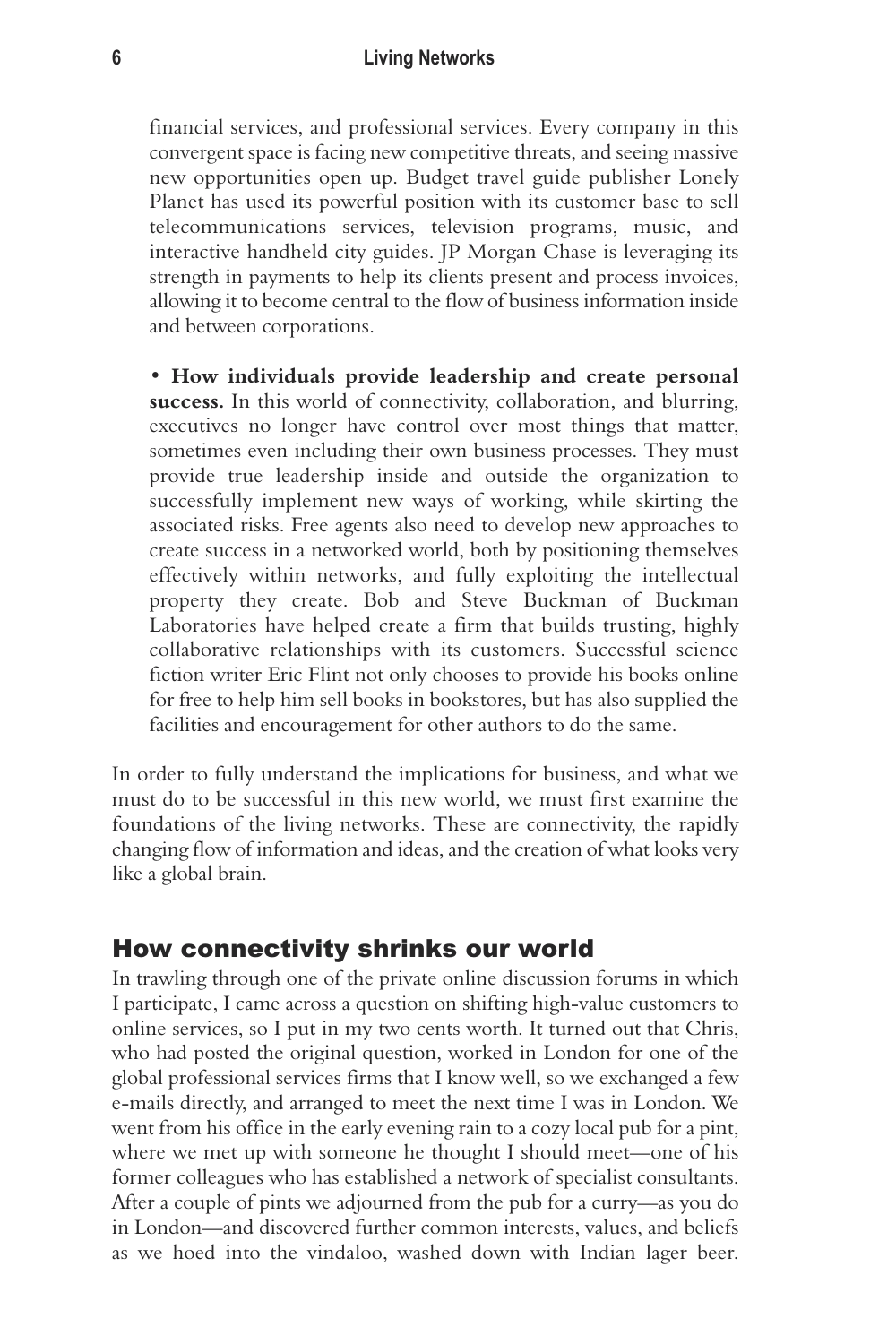Fortunately I escaped before I was too damaged to do justice to the workshop I was running the following day, but we had shifted from an exchange of brief e-mails to friendships and the foundation of future business collaboration.

This illustrates how communication technologies allow like-minded people from different sides of the planet to find each other and share ideas (and in this instance, also beers). The impact of the new forms of communication available to us is far broader than that. The whole way people meet and communicate is changing. E-mail, SMS, instant messaging, cell phones, online forums, chat, video-conferencing… Each of these allows and even encourages ways of communicating and relating with others that are fundamentally different from what has come before. Together, they dramatically change the *structure* of society and how people interact.

When did you last say or hear someone say "what a small world"? People have an unquenchable fascination with how richly we are connected, never ceasing to be amazed by the seeming coincidences of how one friend knows another through a completely different route. Yes, it is a small world, and growing smaller all the time. The well-known phrase "six degrees of separation" suggests that we are connected to every person on the planet by no more than six steps.

The concept of six degrees of separation originally emerged from experiments performed in the 1960s by Harvard sociologist Stanley Milgram. He gave letters to randomly chosen residents of Kansas and Nebraska, and asked each one to try to get the letter to a specified person in Massachusetts by forming a chain, starting by sending it to the person they knew that they thought would be most likely to be able to pass the letter on to the nominated target. It turned out that a median of six steps were required for the letters to get to their destination.

Recently, a new branch of mathematics known as "small world theory" has emerged to study and explain this phenomenon. <sup>6</sup> The heart of the matter is the diversity of our connections. In the past, most social circles were relatively closed—people tended to know the same people as the others within their social group or local community. Let's say Joe knows 50 people. If all those 50 people know only each other, then it's a closed group. However if any one of the group has more diverse social connections and knows people outside, that provides a link through which everyone is connected to the rest of the world.

Small world theory—in its simplest form—studies a circle of people, as shown in Figure 1-1. If each person only has contact with the four people closest to them, then it can take as many as five steps to reach everyone in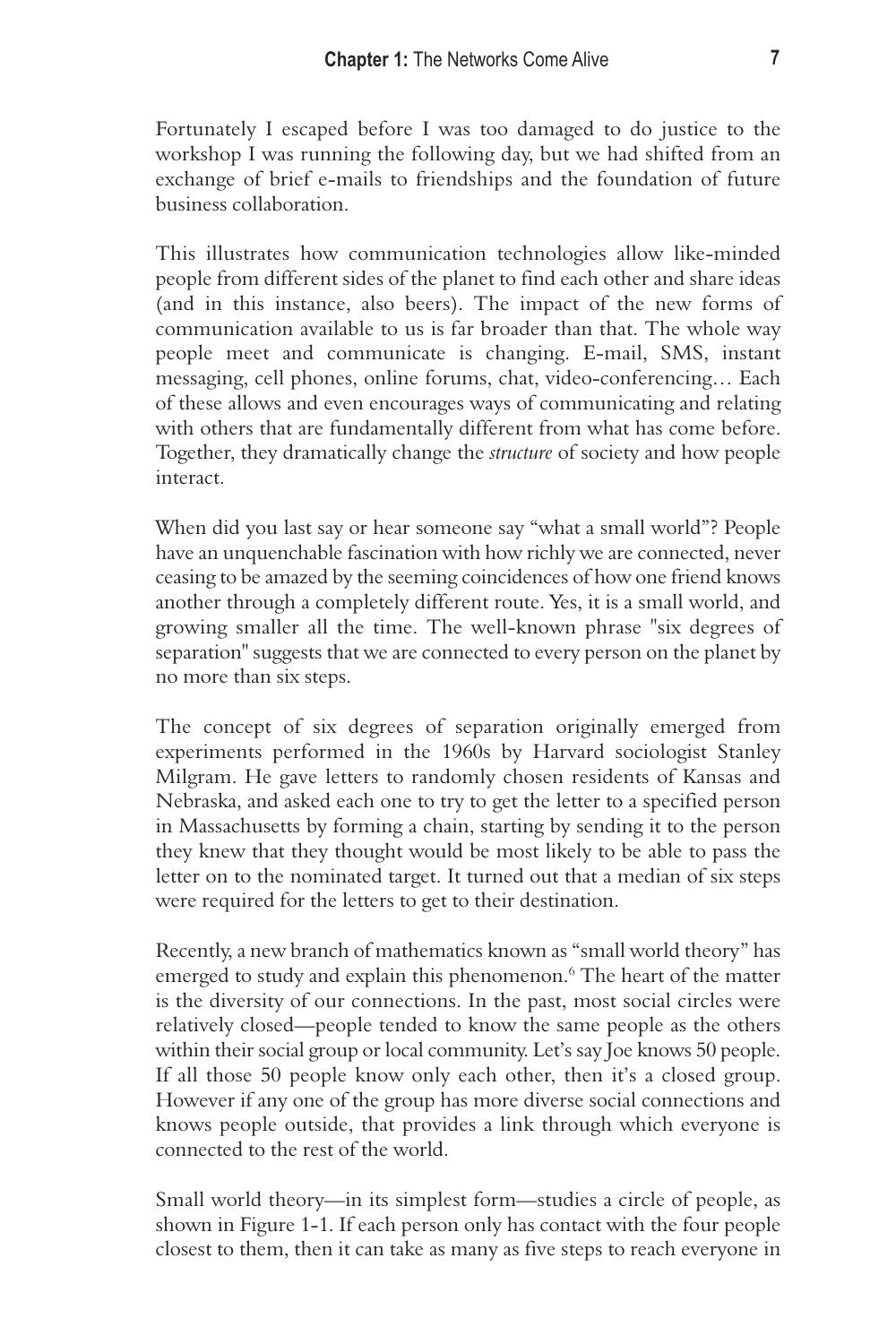#### **8 Living Networks**

a world of just 20 people. If we add just a handful of more distant connections across this "world," as shown in Figure 1-2, then it takes far fewer hops to reach others. It is the connections that bridge distinct and distant groups that create the small world.



**Figure 1-1: It is a big world when you only know your immediate neighbors**



**Figure 1-2: Adding just a few more diverse connections can create a small world for everyone**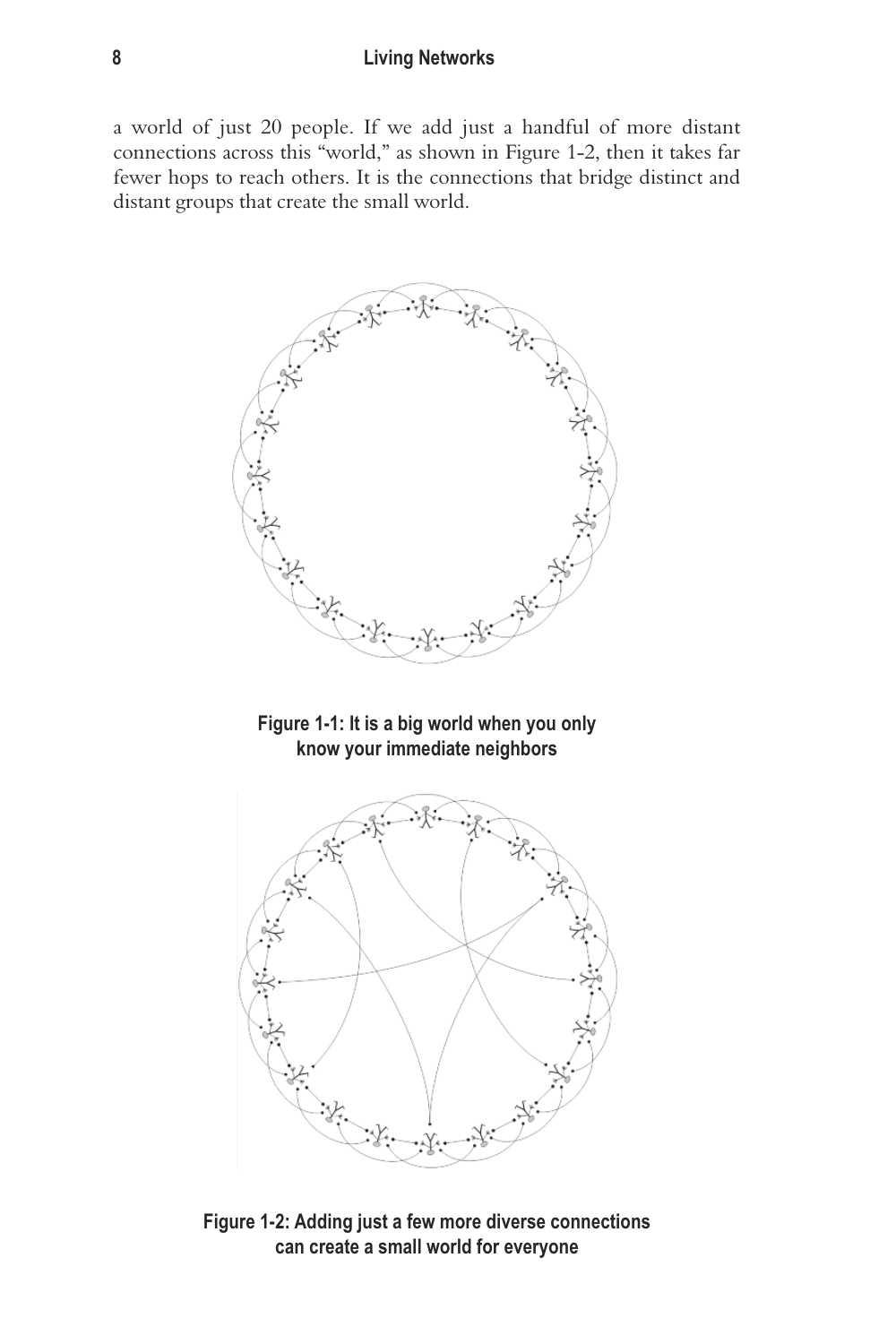The formation of these diverse bridges between people describes what is happening in our hyper-connected world. Increased mobility and migration mean that even in a small community you are likely to know people born in many different countries. You can easily keep in touch or reconnect with people you've gone to school or worked with by e-mail or alumni web sites. You can communicate and form friendships with people you meet online, as I did with Chris in London. Children and teenagers consider it commonplace to chat or play games online with people from all around the world. It is no longer unusual for people to have met their life partners online. From six degrees, we are moving closer to four degrees of separation from anyone on in the world, with the possible exception of a few isolated tribespeople. We live embedded in an intensely connected world.

New forms of communication are giving us new ways to interact socially. In the past, when we met someone we could only give him or her our address or telephone number. E-mail gives us more choices. It's easier to give people your e-mail address than your telephone number, and it's easier to contact someone that way. Mobile telephony allows us to lead far less structured social lives. Instead of making firm arrangements to meet, people go out and then use cell phones to meet on the move. Social events are becoming far easier to organize and more diverse, because all it takes is a quick e-mail or text message to get a large group together. I run the Party Alert Network e-mail list, which can in an instant let several hundred people know of social events. A friend sends out text messages to let people know of art exhibition openings and social events. In this way, digital communication is resulting in a substantial broadening of people's social connections. Similarly, employees can connect far more widely within their organizations, and those who would be afraid to walk into their chief executive's office with an idea are often happy to send an e-mail.

#### **Micro-messages make communication fluid**

Sit in a central café in any European city early on a Friday evening, and you will see troupes of teenagers and young adults sporting that essential accessory: mobile phones. They're speaking into them, swinging them around casually as mating displays, and as often as not, using two thumbs to type brief messages with a practised ease. The global Short Messaging Service (SMS) protocol allows 160 character text messages to be sent to or from any mobile phone.

In 2001, around 40 billion text messages were sent on mobile phones, with a forecast of close to 50% annual growth in the subsequent years. <sup>7</sup> For over 100 million people, mainly in Europe, Asia, and Australia, this new style of communication is becoming a core part of their daily lives. The uptake in America has been stymied by the inability of US telecoms companies to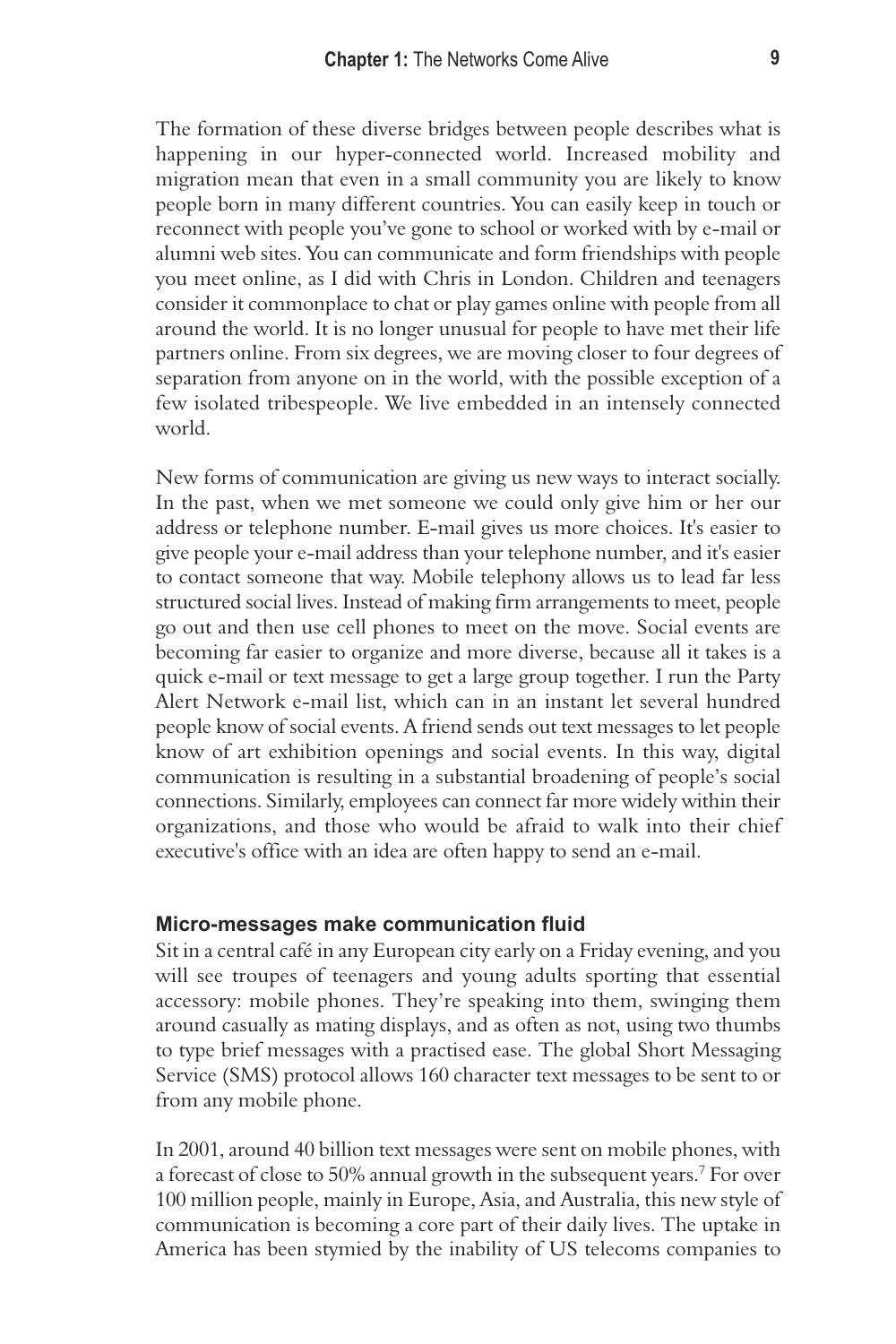agree on standards, meaning subscribers usually can send messages only to other customers of the same network. In the meantime, the rest of the world is busy exploring a whole new mode of connecting with others.

The spectacular take-off of instant messaging has paralleled the SMS boom. Instant messaging enables people who are connected to the Internet to compile "buddy lists" of their friends around the world, see when they are online and sitting at their computer, and send text messages to them. The major differences with e-mail are that not only can you interact in real-time in what is closer to a live conversation than sending letters, but also the "presence" function means you know whether your buddies are there to chat with. From its roots as a social tool, instant messaging is shifting to become extensively used in organizations. Salespeople in the RE/MAX real estate franchise network, covering over 4000 offices worldwide, use instant messaging both internally for sharing referrals, and externally to converse with prospects and clients. The US Navy is rolling out instant messaging across the whole fleet, to streamline technical conversations. Communication within IBM is dominated by the technology, with over two million instant messages sent daily by employees even in early 2001.

Instant messaging and SMS are examples of what I call *micro-messages*. They are short, informal, and unintrusive—you can see the message and choose how to respond, unlike a telephone call. In practice, these new forms of communication rarely replace existing communication, but add to it. People still meet and call each other, but for other exchanges they may use SMS or instant messaging. Most importantly, the informality of these micro-messages lowers the barriers to communication—while something may not have been worth a phone call, it's easy and unobtrusive to send instant text. This results in a far greater *fluidity* of communication. When the only way you can communicate with distant people is in large bulky chunks—letters, e-mail, telephone calls and the like—it means there has to be a good reason to do so. Micro-messages allow smaller things to be communicated, and for many teenagers—and increasingly adults—they have become a means of sharing their daily experience and thoughts. SMS and instant messaging can be powerful marketing tools, if treated appropriately, as you will discover in Chapter 6.

# The making of the global brain

There are curious parallels between the human brain and human society. The 100 billion or so neurons that make up the brain are deeply connected—each neuron can trigger approximately 1000 other neurons. By firing other neurons in turn, any two neurons in the brain are separated by no more than four or five steps. All of our thought and behavior emerges from the interactions between these billions of neurons. Human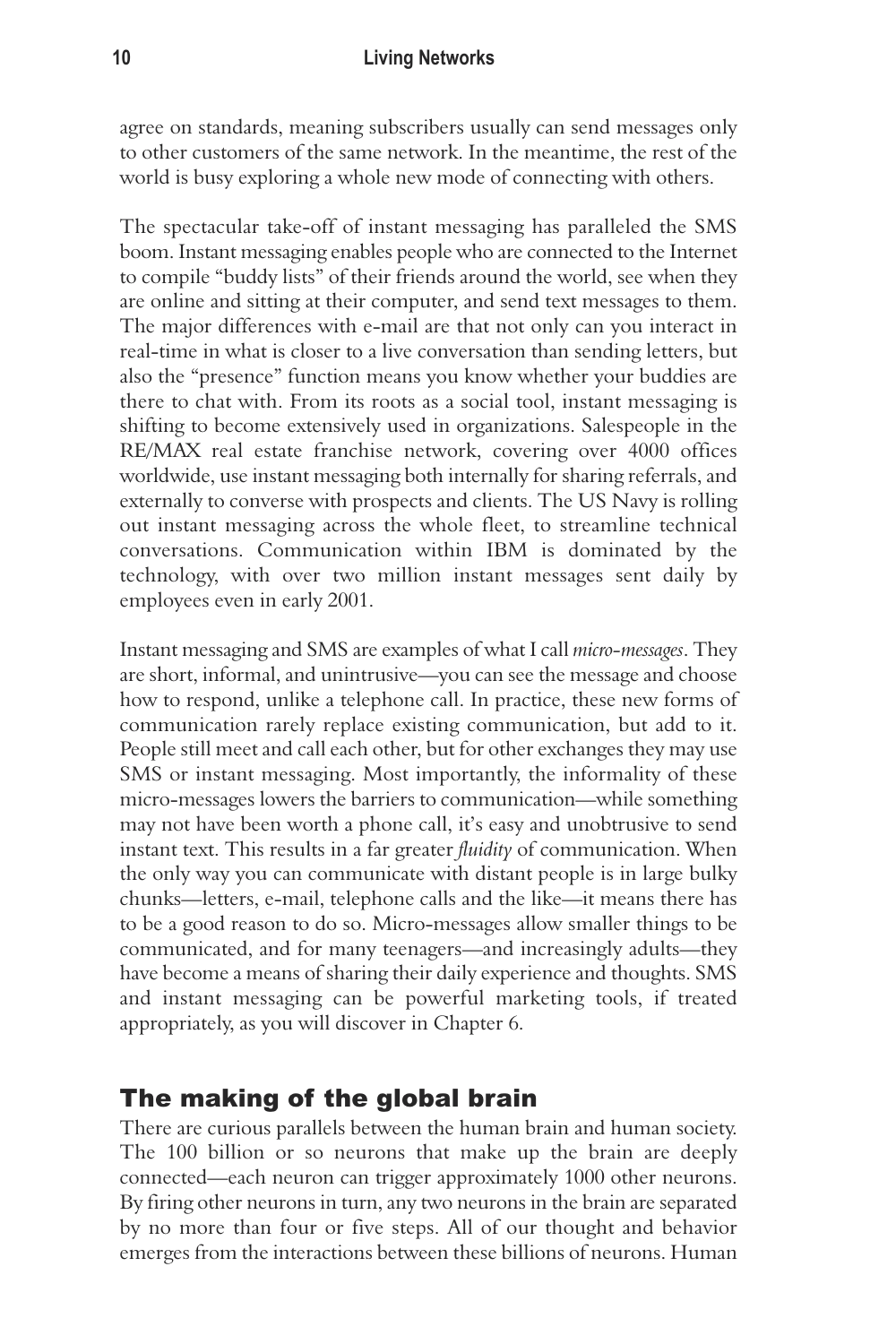society looks increasingly similar. The world's population is around six billion. The average person in the developed world knows around 300 other people. And the vast majority of people in the world are now connected by less than six steps.

Soaring connectivity is giving rise to what increasingly resembles a global brain. The idea is hardly new. Early proponents include the nineteenth century evolutionary biologist Herbert Spencer, who coined the phrase "survival of the fittest," and science fiction writer H.G. Wells, who wrote a book *World Brain* outlining his vision for human minds coming together as one. <sup>8</sup> The revolutionary mystic Pierre Teilhard de Chardin introduced the term *noösphere*, meaning the global domain of mind. <sup>9</sup> Yet communication technology—the domain of hard-nosed engineers—is now allowing the incredibly rich flow of information and ideas that creates this single mind, that can integrate all of our intelligence and insight.

This is far more about many people who are connected, rather than the connections themselves. Ideas are the still the sole domain of people, despite the latest advances in artificial intelligence. There are two key aspects to this thinking process of the global brain—and the individual minds that comprise it. The first is generating and developing ideas. The second is filtering the universe of information, paying attention only to what is important and useful.

#### **The sexual life of ideas**

Ideas don't like being alone. In fact they like copulating promiscuously with any other idea in sight. There is no such thing as a virgin birth in the world of ideas. Ideas are always born

from other ideas: interacting, mating, and procreating. This often orgiastic coupling takes

#### **There is no such thing as a virgin birth in the world of ideas.**

place in the fertile substrate which is the human mind. Our minds are hotbeds of unspeakable activities—ideas have a life of their own, but they need somewhere to carry on their flirtations and breeding.

In her book *The Meme Machine*, Susan Blackmore suggested that humans are purely and simply carriers for *memes*, which means ideas or behaviors that can be passed on to others. <sup>10</sup> Our species has evolved to become a more refined vehicle for propagating ideas. One result is the desire to produce and consume mass media that seems so intrinsic to our race. Another is our drive to implement communication technologies, to engage more richly with others, and to publish on the Internet.

Using these new technologies, the ideas in our minds can participate in online discussions, starting from the voyeurism of watching other ideas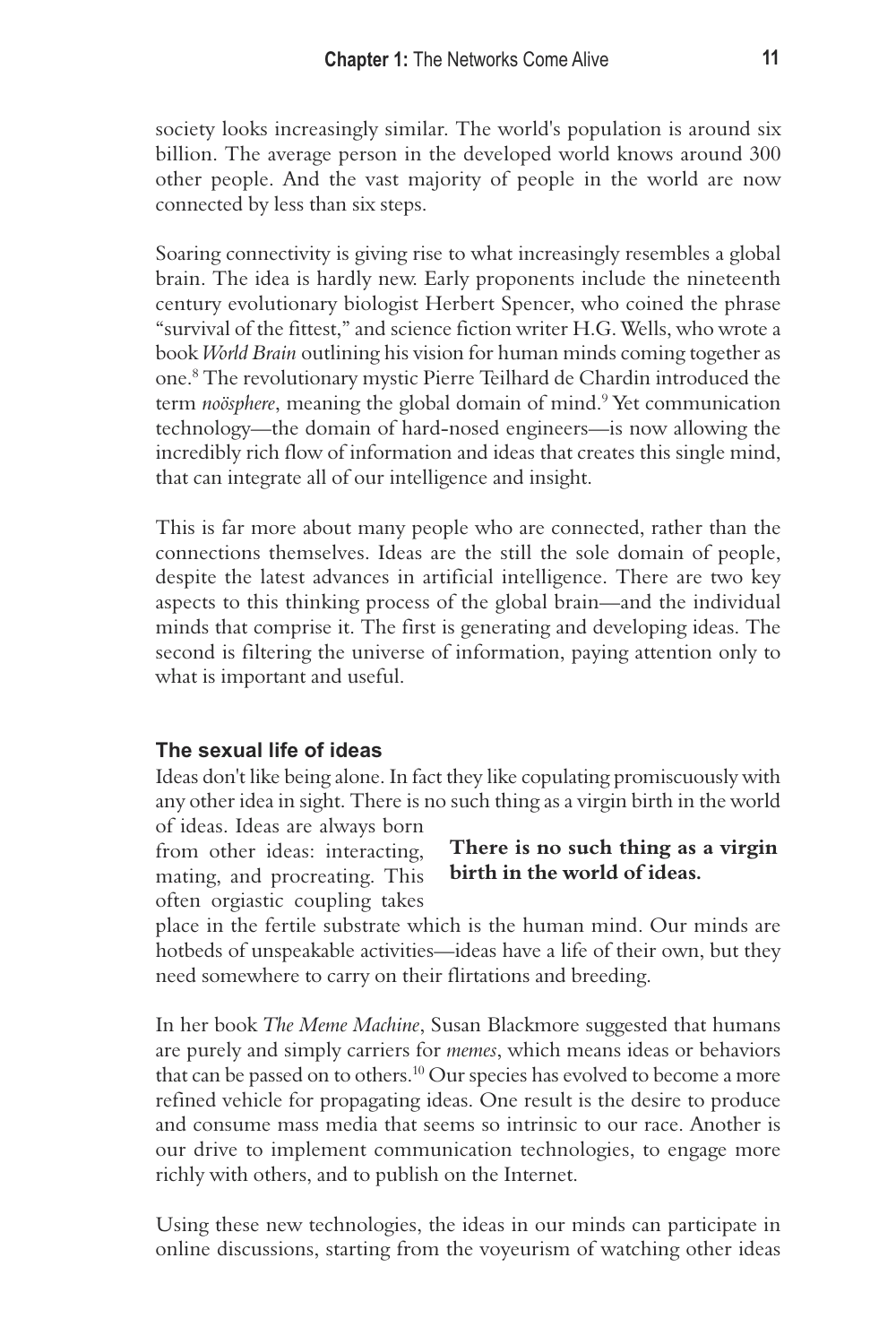interacting and playing, to the flirtation of engaging with others, however still fairly safe in the limited self-exposure afforded by a text-only discussion. At the other end of the spectrum, when people get together with the explicit intention of creating intellectual property, ideas are essentially procreating. In the free-flowing sexual life of ideas, one of the key dangers is losing your seminal creativity, bearing offspring without sharing in the rewards. There is no child support due in the world of ideas; rather your children may support you. The most fecund propagators of ideas can choose to intermingle freely with others, or guard their worth carefully, like the expensive semen of a prize racehorse.

Idea-X is an online idea exchange established by consultancy Cap Gemini Ernst & Young. Participants can either propose ideas or ask for ideas to address a specific problem. A suite of tools allow people to see how other members rate each of the ideas and the people proposing them, and to keep track of the best ideas on the site. The problem with Idea-X and similar forums is that everyone can see the ideas and use them as they will. At the other end of the spectrum is PLX.com, an online market for intellectual property. Participants can buy and sell intellectual property they have generated, though in order to do so it must first be legally registered, for example by patent, copyright, or trademark. We will examine strategies for those who propagate ideas and generate wealth from them in Chapters 5, 8, and 10.

#### **Collaborative filtering saves humanity!**

Effectively filtering the information that assails us is essential for our survival. We would be completely overwhelmed if we were not able to reduce the millions of sensory impressions we receive to something our logical brain can cope with. Schizophrenics can be understood as lacking the usual filters that protect them from being swamped by their sensory input. Instead of perceiving only the outstanding features of their environment, everything stands out for them. LSD works by temporarily disabling our brain's sensory filtering mechanisms.

In the information age, this ability to filter effectively has moved from an essential of survival to one of the primary determinants of success. Information overload is the defining feature of our times. Those who are most effective at making sense of the flood of incoming information and turning it to action lead our world. You can read about them in the *Forbes* rich list.

Filtering performed at the group level is called *collaborative filtering*. Instead of everyone individually attempting to make sense of the universe of information we swim in, we can work together. This is not new. Whenever you share a recommendation for a book, movie, or restaurant with a friend,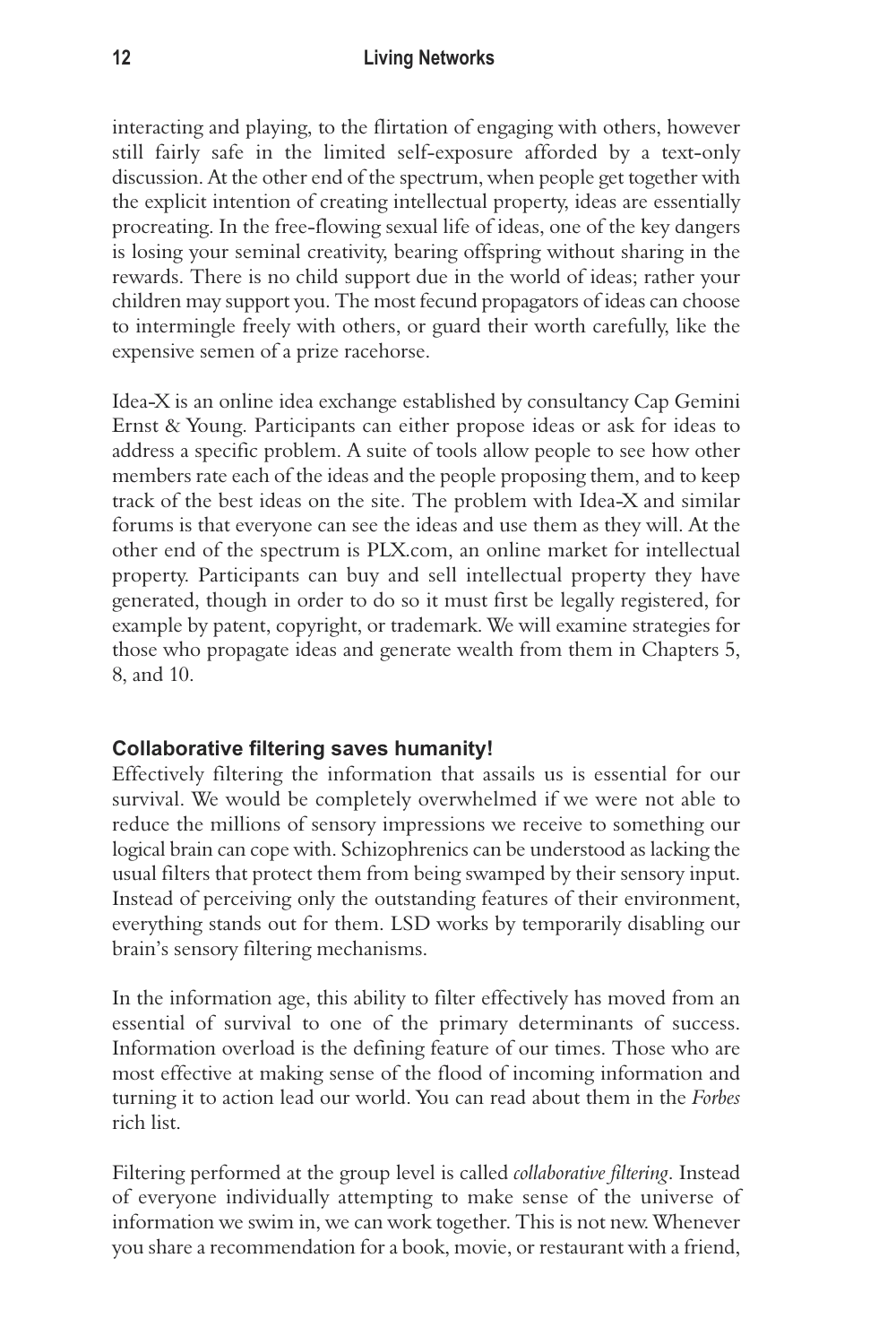you are collaborating to narrow down the wealth of choices you have available. You don't need to try every book or restaurant yourself in order to find those that you like the most. When people talk about word-ofmouth—usually in the context of marketing—they are referring primarily to the way people share information with friends about what they like… or don't like.

Technology now enables this process of collaborative filtering to happen globally rather than simply between friends. A simple but well-known example is the recommendation service of Amazon.com. If you liked a particular book, you can see what others who liked that book are also reading. You can read the comments of people who have read those books. You can far more easily discover new books that are likely to interest you.

Many websites—simply by providing links to selected resources—are acting as filters. The search engine Google was a late entrant to a crowded field. When it started business there were literally dozens of search engines that people used regularly. Google has come from behind to become the top pure search engine. The heart of Google's search algorithm is identifying the sites that have the most links from other sites. Rather than simply identifying websites that contain the keywords you are looking for, it shows you those that have proved to be most popular with others. You are benefiting from the exploration and judgments of all other web surfers, by following what others find useful. More recently, Google is looking at getting users to rate the websites they visit, in a more overt implementation of collaborative filtering.

Corporations are using collaborative filtering software to make sure their employees only spend time reading the information that is most relevant and interesting to them. The Sun ONE ebusiness platform incorporates software that takes users' ratings of the value of documents they read, together with their work profiles, to provide people with accurate predictions of how useful will find any given information. The system's foundation of people's considered opinions of value provides far more accurate ratings than purely technology-based approaches. Throughout this book we will explore some of the vital business implications of collaborative filtering, notably in Chapter 4 on relationships, and in Chapter 8 on content distribution. We will also look at the role of collaborative filtering in the future of the networks in this book's Postscript.

#### **We, the media**

The brilliant visionary Marshall McLuhan accurately described the media as an extension of our senses. Your eyes can see what's happening in your immediate vicinity, your ears can hear what people are saying in the same room as you, but with television and radio as an adjunct to your senses, you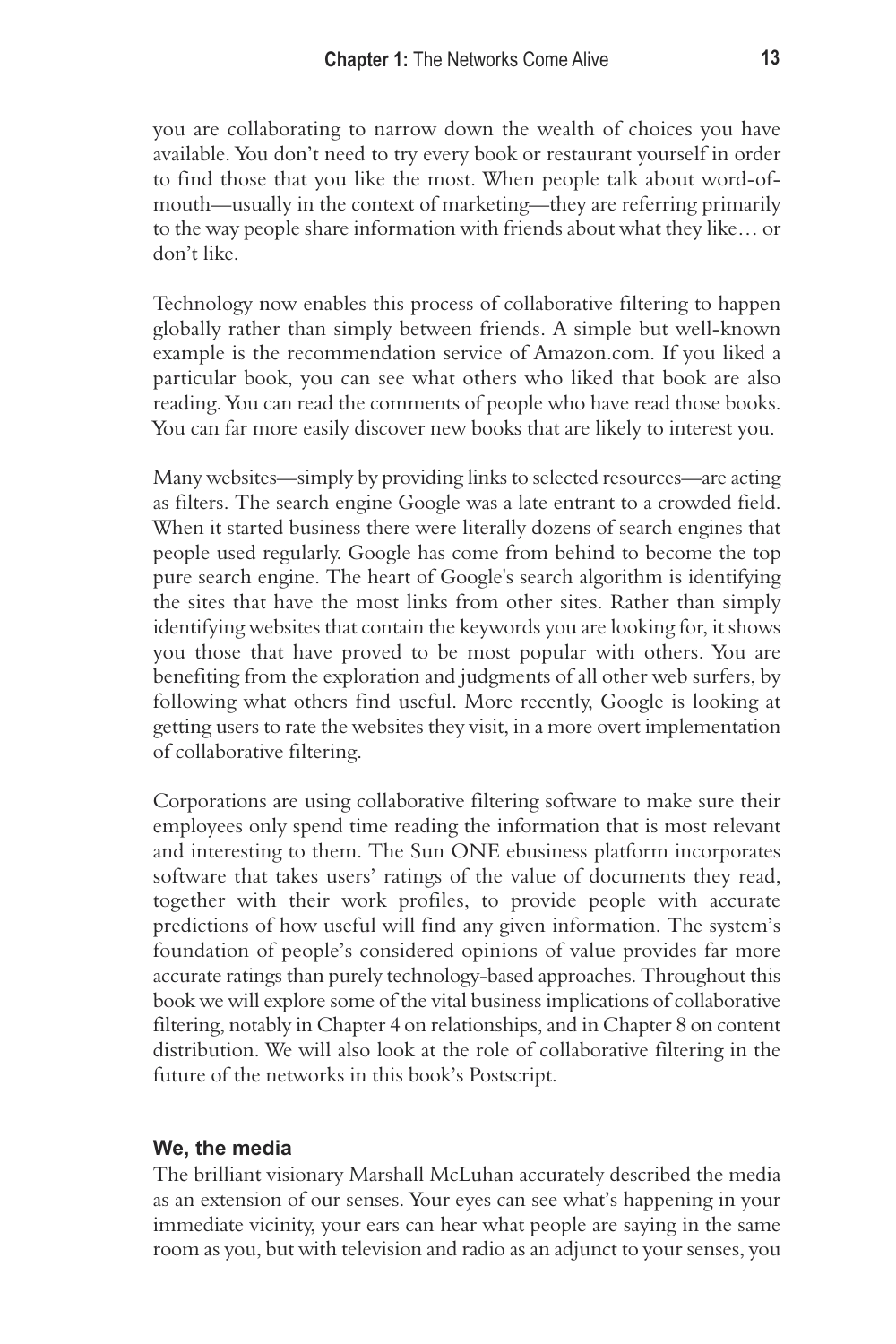can see and hear anywhere around the world. All of the cameras and microphones of the world's media are an extension of your eyes and ears, and journalists are your personal emissaries to report on their findings and impressions.

Now connectivity is extending your senses to all the connected people on their planet. Media is becoming a participatory sport. You can tap into what any of a vast army of people are seeing and thinking, or contribute yourself to the global flow. This certainly doesn't mean the end of mass media. Most people will always choose to access a common frame on the world, that gives views of politics, society, and entertainment that provide a basis for interaction and discussion. However the new world of media is at the heart of how the networks are coming to life.

Go to the Slashdot news website for the technology community, and it looks much the same as many other news services for that audience.<sup>11</sup> The difference is that the stories are all submitted by readers, reflecting what they believe to be most important news to their peers. At least as important as the actual news is the commentary from the highly sophisticated community. All participants can rate how interesting and useful each comment is, so readers can choose to view comments with whatever rating level they choose, from everything to only the very best. An elaborate system gives temporary special privileges to those whose contributions are judged most valuable by the community. Since the software behind the system is openly available, over 100 other websites, each with a different focus and community, are using the same system.

As you saw at the opening of this chapter, weblogs are the stream of consciousness of the networks. Now over half a million bloggers—as

weblog writers call themselves—regularly post their thoughts and links to interesting material. Some of the best-known bloggers, such as Dave Winer of Scripting News, can attract tens of thousands of readers

**The highly interlinked nature of weblogs means that they are in themselves a powerful form of collaborative filtering. What is most interesting and worthwhile quickly becomes most visible,**

every day. Sometimes bloggers report news directly. It's increasingly common for conference organizers to provide wireless connectivity in conference rooms, which means you can sometimes almost feel like you're there just with Internet access. Dan Gillmor, who is both a reporter for the *San Jose Mercury* and a weblog devotee, was writing directly into his blog during a presentation at PC Forum. Before the question session, the speaker had time to look at his laptop, and corrected something Gillmor had written. Other mainstream journalists are doing weblogs, blurring the boundary between established media and this burgeoning new medium.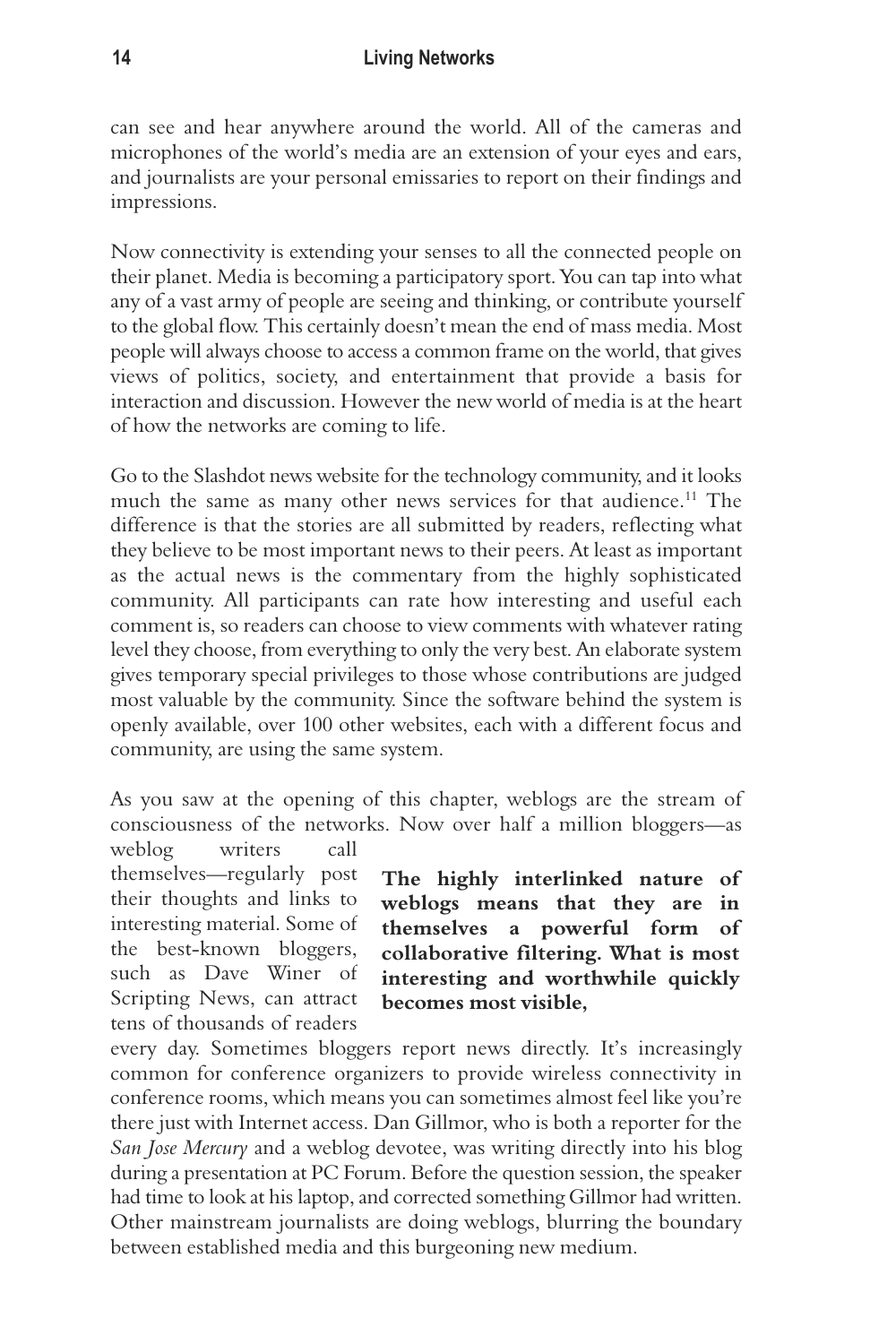The highly interlinked nature of weblogs means that they are in themselves a powerful form of collaborative filtering. What is most interesting and worthwhile quickly becomes most visible, as we saw at the beginning of this chapter. This effect is enhanced further by specialist search engines. MIT's Media Lab provides a "top hits" site that searches all the weblogs each day to identify the most common links. <sup>12</sup> Every day you can discover what this large and diverse community of often quirky people consider the most interesting news and websites, and if you wish you can include your own weblog in the daily tally. Not surprisingly, the results are usually rather different from the newspaper or TV news headlines.

## The limits of the networks

El-Ghar is a town of around 100,000 people, situated in the Nile basin about 50 miles from Cairo. Most of the inhabitants work on farms surrounding the town, with the burgeoning market providing an outlet for their produce. Despite the basic day-to-day life of its inhabitants, there are many poorer areas in Egypt, and certainly through Africa. Between the 100,000 denizens of El-Ghar, there is precisely one telephone line.

This solitary telephone line is not a shared commodity, but the proud possession of one of the town's wealthiest people. The United Nations Development Programme has sponsored over 80 access points to the Internet for poor people in Egypt, and provided Arabic-language content that is specifically useful for farmers and other rural poor. The program's volunteers came to El-Ghar, intending to show people the resources they could access, but at the last minute the telephone line owner changed his mind about allowing them to use his precious status symbol. As a substitute, the volunteers downloaded some of the system's pages onto their laptop, and used them to show the villagers what they could access if they went to the Internet center in the nearby city. One of farmers later happily reported that he'd discovered improved fertilization methods on the system. 13

Sitting comfortably in the USA or other highly-developed countries, calling colleagues on cell phones, picking up our e-mail on mobile devices, and downloading music files on the Internet, it's easy to forget quite how starkly different life is for the majority of the world's population. Our lovely planet Earth is packed with well over six billion people. Of those, half have never made a telephone call, and less than one in ten has access to the Internet.

The global networks that are the focus of this book link not everyone on the planet, but for the moment just those one billion people or so people who are "wired" to varying degrees. The implications of this gap are central to the future of our world. Today, connection to the global networks is the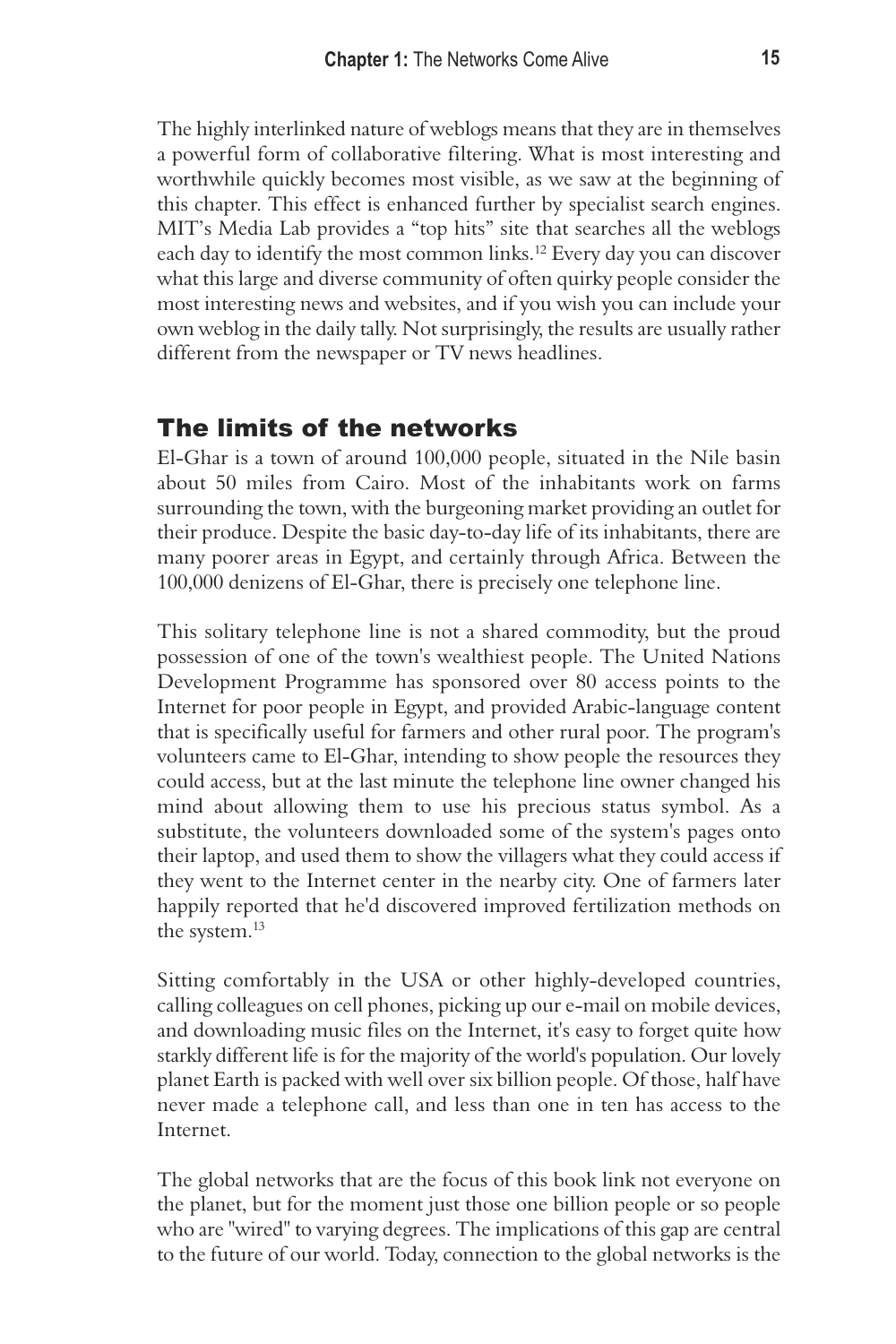primary means of production and wealth. In economies based on scarce resources such as land, if someone else gains, then you lose. In an economy based on networks, not only you don't lose if someone else connects, but you and everyone else benefit as the networks grow in scope and diversity.

I hope that the evocation of the living networks in this book underlines how critical it is that we bring as many people as possible in to participate, to join us in this exciting adventure. Endeavors such as the Internet access centers in Egypt described above are small but essential steps to help bridge the divide. In Bangladesh, just 3% of homes have a telephone. Grameen Bank, set up to lend small amounts to the poor to help them become selfsufficient, enables villagers to buy mobile phones, which they pay for by charging others for usage. <sup>14</sup> In one step the whole village becomes connected. As with much of the developed world, mobile telephones are enabling connections where installing a fixed telephone line would be prohibitively expensive.

For most of the more than one billion people who earn less than \$1 a day, food and clean water are probably higher priorities than Internet access. However beyond the absolute basics, access to the networks will be critical in helping them to improve their lives, and to participate in the potential ahead.

#### **Shock! Horror! Globalization!**

The battle raged for five days in the streets of Seattle, as the World Trade Organization met in late 1999 to discuss lowering barriers to trade. Over 40,000 anti-globalization demonstrators were met by riot police lobbing tear gas and spraying pepper-spray pellets and rubber bullets. A state of emergency was declared as shops were looted and vandalized, buses smashed, and the city center closed down. As the trade delegates and protestors left the city and the tear gas slowly drifted away, the world had gained a new symbol of globalization.

Globalization seems have become something not to mention at a dinner party. People are sharply polarized over whether it's a good or bad thing, though in doing so they are usually attributing quite different meanings to the same word. Of the multiplicity of themes encompassed by the term "globalization," two are especially relevant to the emergence of the living networks. The first is the increasingly borderless nature of the global economy, especially when the majority of economic activity is comprised of information-based services. The second is the apparent cultural integration of the world.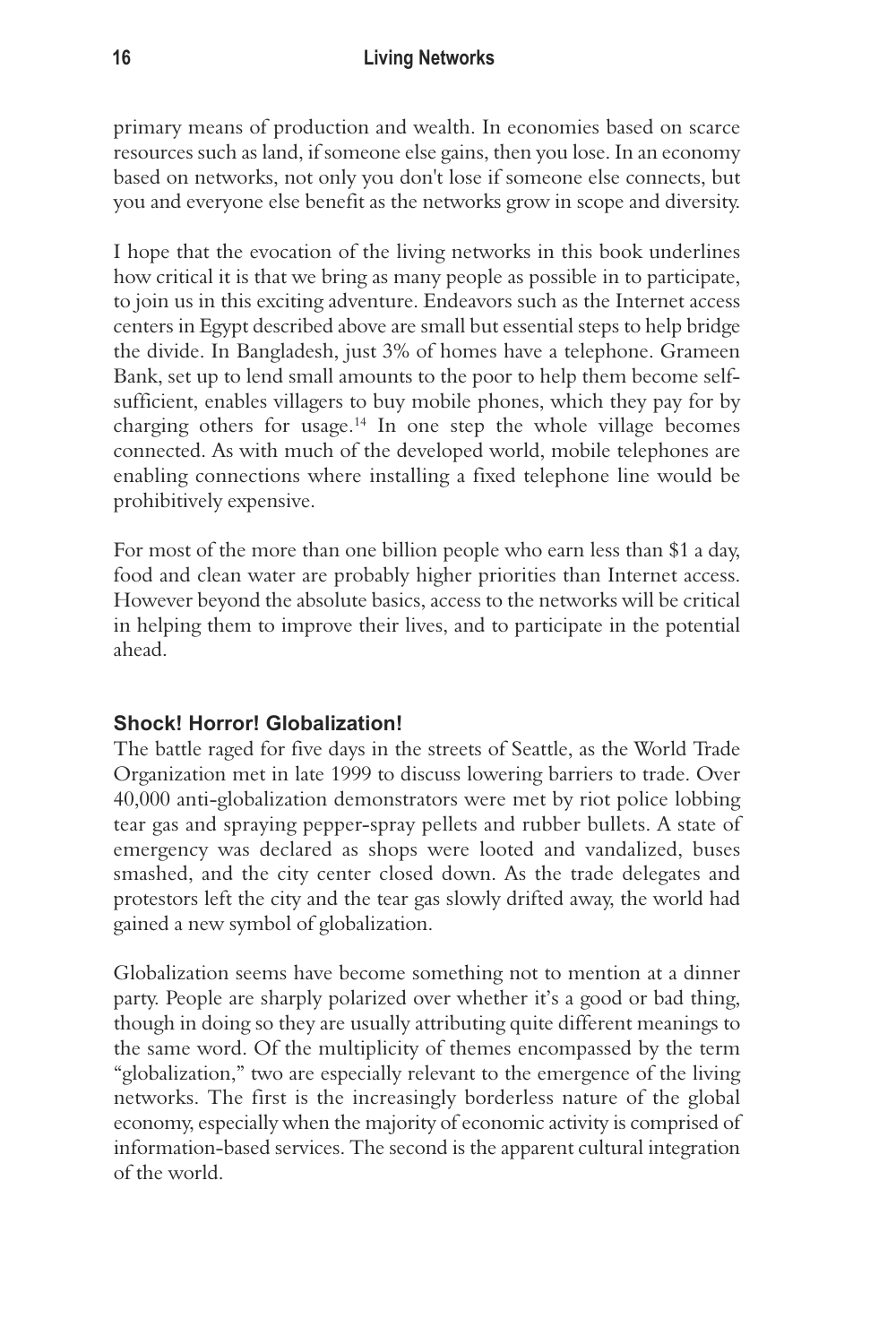An executive from an animation company told me that he was choosing between Chinese and Hungarian animators for a particular project. The Chinese were excellent at depicting action scenes, but the Hungarians were especially skilled at rendering subtle facial expressions, he said. What was clear and remained unsaid was that for such labour-intensive work he wouldn't dream of hiring expensive American or Western European artists. It didn't matter a jot to him that the animators would be on the other side of the world; he could see their work daily and communicate closely with them at all stages of the project.

For a very large and increasing proportion of work, it doesn't matter where in the world it's done. This creates many opportunities for developing countries. The Phillipines is a major call-centre location for the Asia-Pacific region. India's software engineers do work for companies globally. Ugandan companies provide data-entry services for US clients. At the same time this puts pressure on developed world workers. The solution is absolutely not to stop these services being done overseas; among other issues this would hold developing nations back in an agricultural economy. The simple and inevitable result is that developed world workers must upskill themselves, do the higher-level work that differentiates them. We can give thanks that over the last half-century the economy has shifted to virtually eliminate production-line jobs, allowing people to shift to more meaningful work. A similar process is at play now.

Vietnam is a delightful country, with warm, friendly people and beautiful scenery ranging from the ethereal floating world of the Mekong Delta through alpine vistas to spectacular craggy islands. However, it took someone else to point out to me one of the things that makes it so different from everywhere else I've been: there is no McDonald's or Coca-Cola. Almost anywhere else in the world there is no escaping the golden arches or familiar curlicued white-on-red logo.

Certainly brands are becoming increasingly global. Entertainment is transnational—Hollywood films can be seen almost wherever you go. People from around the globe chat in English on Internet sites. Of the more than 5,000 living languages today, as many as 80% are expected to become extinct over the next century. So are we moving towards a single uniform culture worldwide?

If so, then that's something we must guard against. The value of the connections that bring the global networks to life is not in producing homogeneity. If everyone's the same, why would we need to collaborate? The true value is in bringing together the greatest diversity—that is the source of higher intelligence. Multiple perspectives lead to richer, more complex mental models and ways of thinking about the world. It is critical that we encourage and nurture diversity and different approaches.